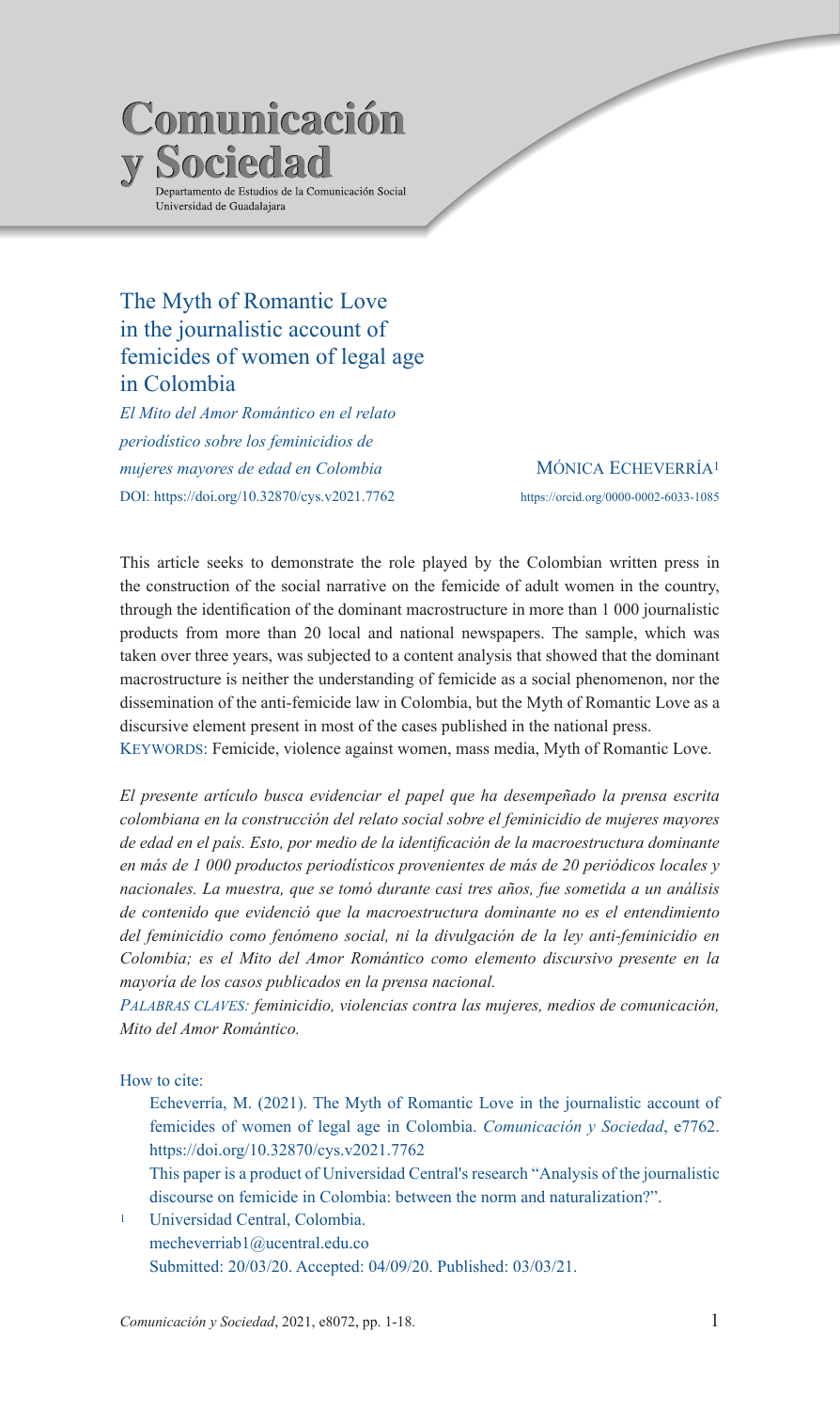### **INTRODUCTION**

Understanding the social responsibility the academy has to contribute to the prevention of violence against women, the Universidad Central's (Colombia) Program of Social Communication conducted a research based on a comprehensive monitoring of written press in 20 national and local Colombian newspapers on cases of femicide and attempted femicide published between March, 2015 and December, 2017. The sample was collected to analyze the role played by the media in the construction of the story about femicide in Colombia, and to establish whether there has been an appropriation of Law 1761 of 2015, which criminalizes femicide in the country.

To this end, a conceptualization of femicide was made, not only from the legal perspective of Colombian law, but also from feminist theories. Regarding the concept of femicide, the researchers Radford and Russell (1992), as pioneers in the discussion, understood femicide as "the murder of women by men motivated by hatred, contempt, pleasure, or a sense of ownership of women" (p. 23).

In Latin America, the Mexican anthropologist Lagarde (2005) enriches the discussion by arguing that this is a State crime, since it is the State that is responsible for preventing and attacking violence against women. This concept was relevant in the discussion on the responsibility of the State in crime prevention.

Likewise, the Argentine theorist Segato (2012) speaks of the:

Importance of typifying the various types of violence against women, making the difference between crimes that can be personalized, i.e., interpreted on the basis of interpersonal relationships or personal motives on the part of the perpetrator, and those that cannot be (p. 1).

According to the author, there is a special interest in keeping crimes against women in the private sphere and therefore in making them invisible in terms of social and State responsibility.

This present research was based on the classification made by the Mexican sociologist Monárrez Fragoso (2005) on the types of femicide: intimate femicide, which is subdivided into child and family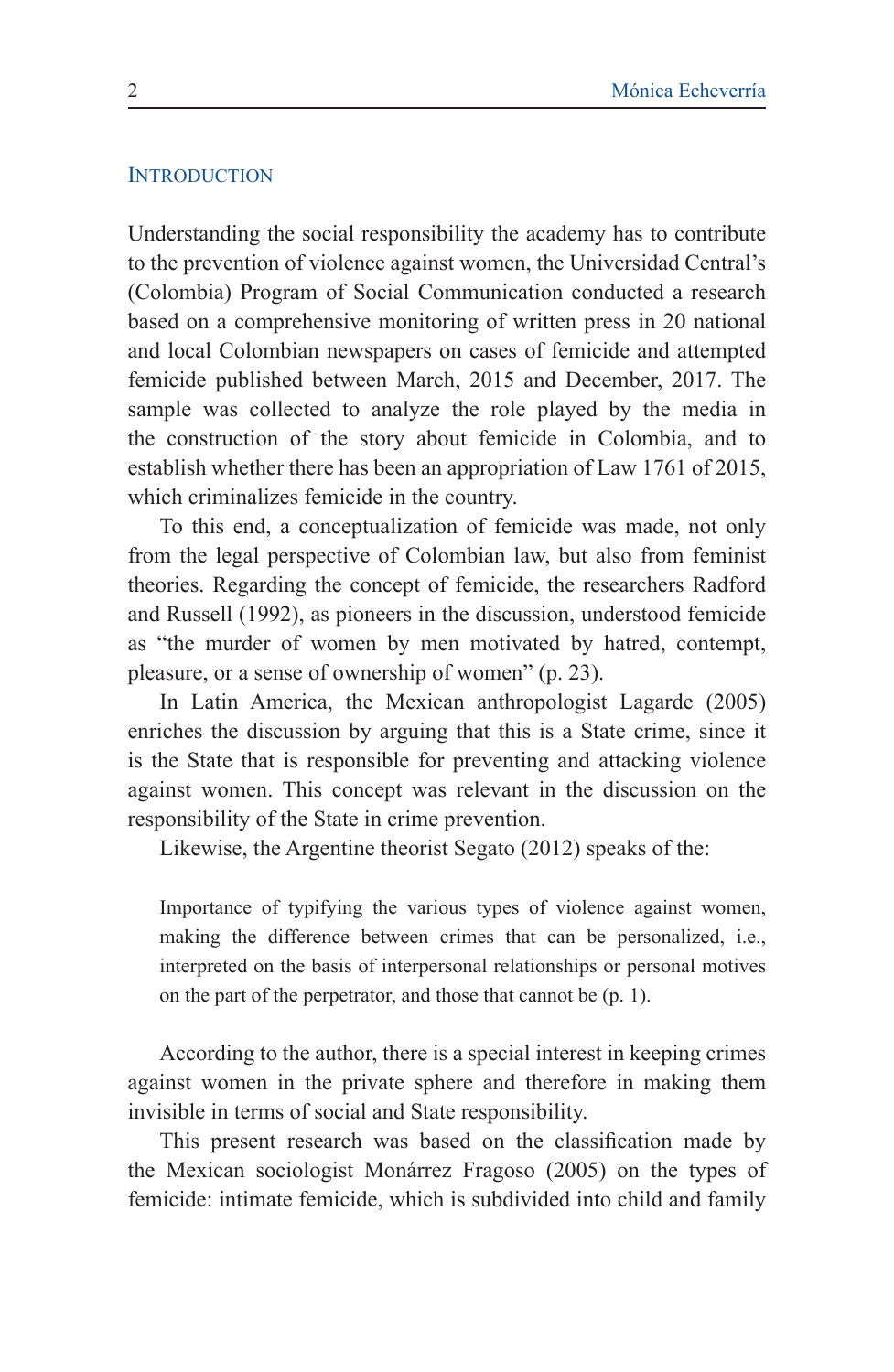femicide; systemic sexual femicide, which covers the murders of girls and young women who have been kidnapped, raped, tortured, mutilated and whose corpses are deposited in deserted lots or vacant sites (p. 167). Likewise, the typification made by the feminist lawyer Isabela Agatón, who promoted in Colombia the anti-femicide Law 1761, was also taken into account. Agatón (2017), like Monárrez Fragoso, distinguishes systemic sexual femicide, and enriches the concept with the typification of "sexualized femicide: that crime committed because of prejudice related to sexual orientation; and aggravated femicide; when the crime is committed after the sexual aggression" (p. 47).

Other important theoretical references for the development of this research were taken from Segato (2018), mentioned above, who develops the concept of the masculinity mandate linked to the pedagogy of cruelty as a form of male enlightenment towards women through the use of violence; a fundamental concept to think about the prevention of violence from the media and the need for the stories to be built without disclosing the logics of violence that are carried out from such pedagogy.

The sample was subjected to a content analysis that showed that the predominant journalistic genre was news pieces with 79% of the total sample, followed by news briefs with 14%, leaving genres such as chronicle and news stories in very low percentages. Although the sample was made up of both local and national newspapers, it was the local newspapers that contributed significantly to the sample since they are the ones that publish the most cases of femicide.

Regarding the characterization of the victims, it was decided to analyze the majority category: women of legal age (84.2%), victims of femicide or attempted intimate femicide. That is, femicide which is committed by a relative of the victim, including the partner or expartner (Monárrez Fragoso, 2005).

Based on the results of the content analysis, we proceeded to identify the main theme or predominant macrostructure of the sample, understanding the macrostructure as the structure of meaning of a discourse, which is responsible for defining the core that gives meaning, or not, to the discourse (van Dijk, 2003, p. 4). Considering the delimitation of the sample, it became evident that the macrostructure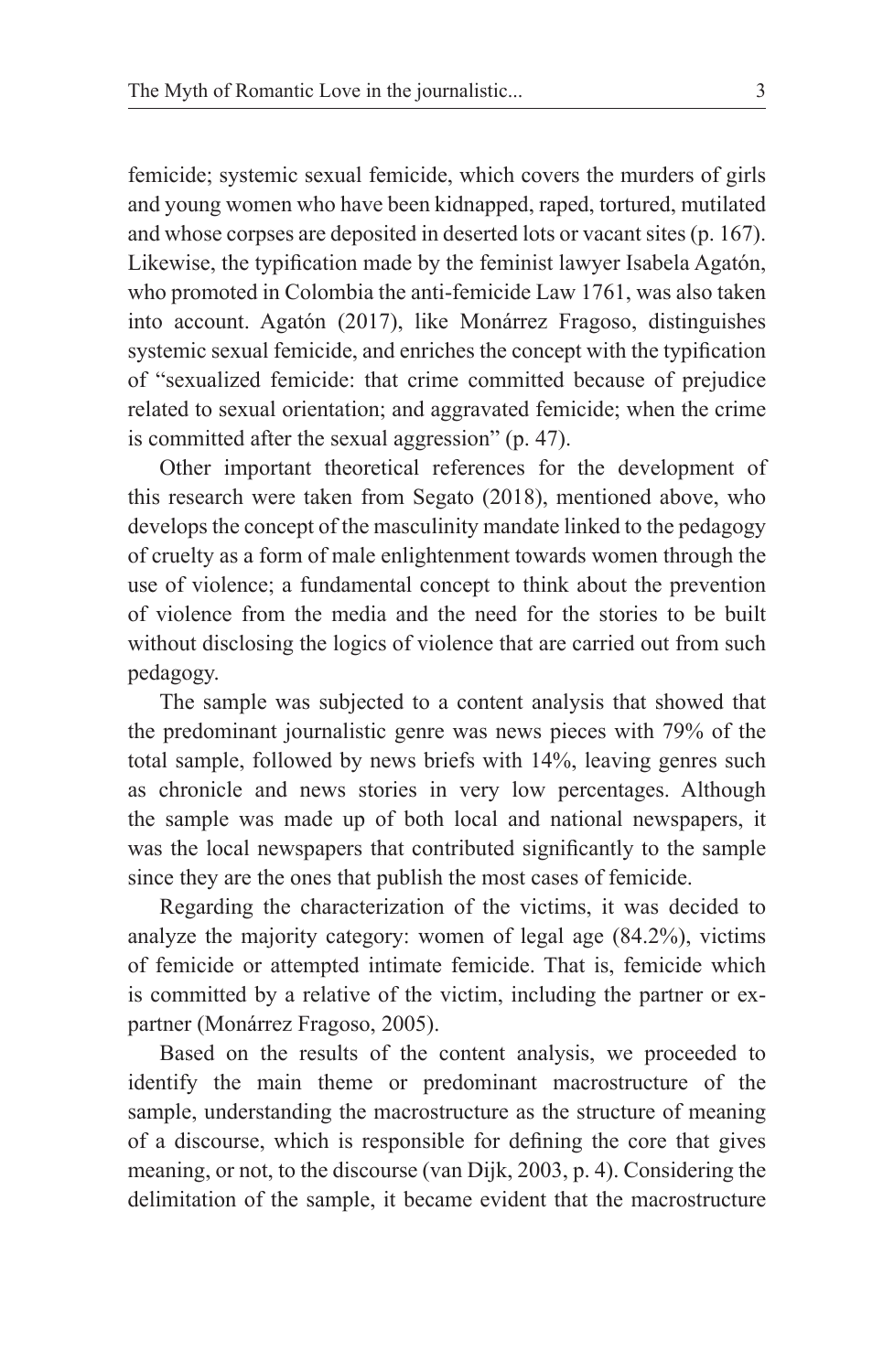of the analyzed pieces is not the understanding of femicide as a social phenomenon, nor the dissemination of the Rosa Elvira Cely (anti-femicide) Law. It is the *Myth of Romantic Love*, understood from the concept of Bosch et al. (2007):

To make the other person the only and fundamental aspect of existence; to live very intense experiences of happiness or suffering. To depend on the other person and to adapt oneself to him or her, postponing one's own. Forgiving and justifying everything in the name of love (p. 135).

This myth is exposed in a non-obvious way as an excuse for femicides, and trivializes, through what is believed to be love, violence against women and its fatal outcome in femicide.

#### **METHODS**

The research was conducted under a mixed methodological approach, based on quantitative and qualitative analyses. The creation and subsequent development of the methodological design was divided into four phases.

The first phase was based on a documentary research on the concept of femicide; this research considered the guidelines of the Rosa Elvira Cely law (anti-femicide), its most important characteristics and its limitations according to activists of the cause. This phase sought that the entire research team, composed of undergraduate students, would be able to identify when a case of femicide or attempted femicide occurs.

Continuing with the documentary research tool, in the second phase of the project, during three months, students2 and the teacher leader of the research monitored 20 newspapers in the newspaper library of the National Library. Among the newspapers were: *El Colombiano*, *El Heraldo*, *El Universal*, *Diario del Huila*, *El País* de Cali, *La Patria*, *El Nuevo Día*, *Vanguardia Liberal*, *El Liberal de Popayán*, *El Diario del Llano*, *Boyacá 7 Días*, *Llano 7 días*, *Chocó 7 Días* and the newspapers

<sup>2</sup> We thank Laura Cortés, María Fernanda, Vanessa Ovalle, María Fernanda Vargas, Julieth Alexandra Pinzón and Kamila Cruz.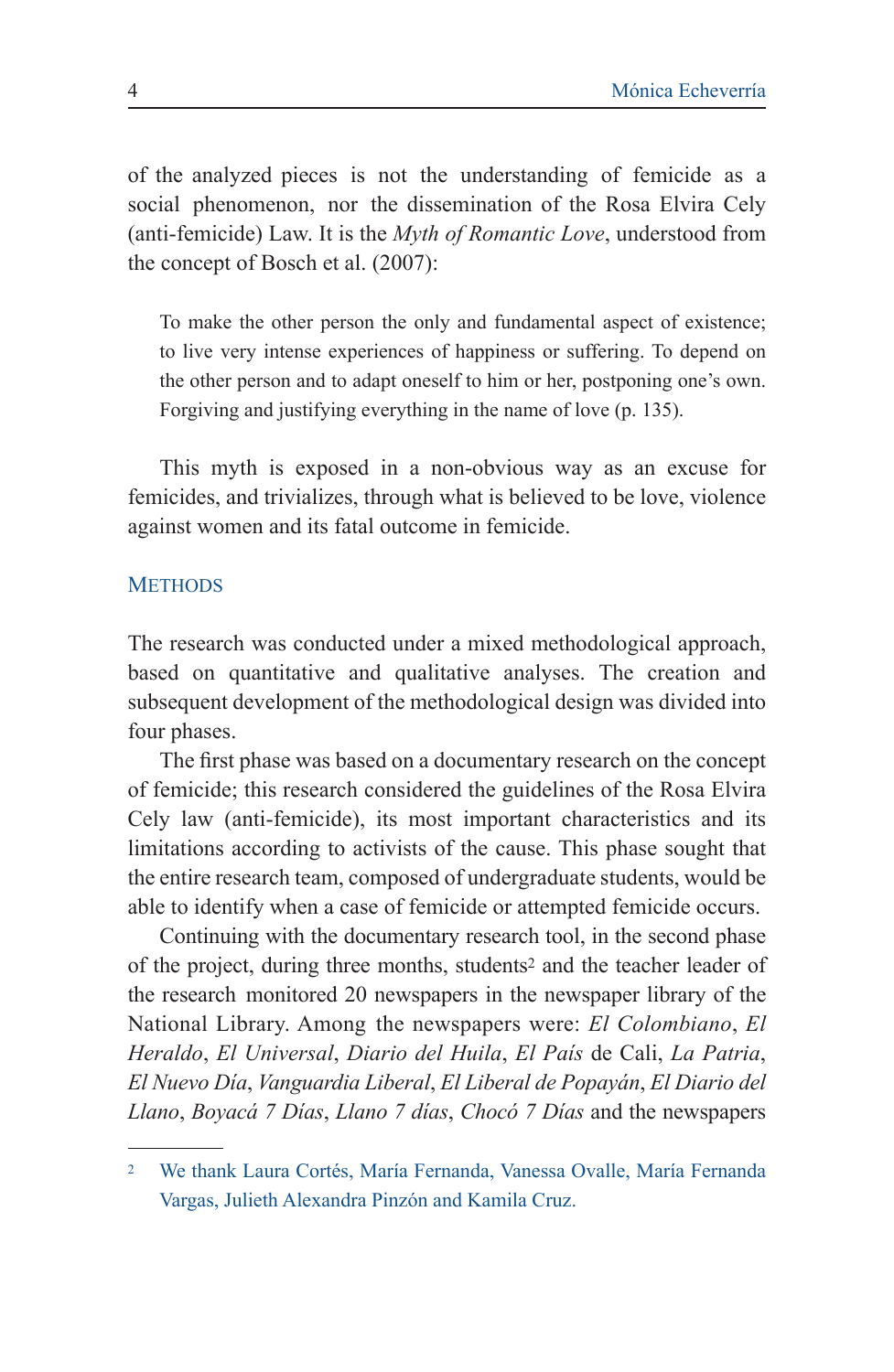*Qhubo* de Cali, Bogotá, Pereira and Medellín. The newspapers *El Tiempo*  and *El Espectador* were monitored in their online version, as well as the national news portal HSB, which publishes information from several popular newspapers including *El Extra*, and other online media were monitored by volunteers from the campaign *No es hora de callar*. The sample was taken from May, 2015 to December, 2017, identifying 1 011 journalistic products on cases of femicide and attempted femicide, plus 117 products that responded to the case of the girl victim of kidnapping, torture, rape and aggravated femicide, Yuliana Samboní, which were not taken into account in the content analysis as they multiplied the data.

In the third phase of the methodological design, an information analysis matrix was constructed which, at the same time, served to systematize the corpus of information. The matrix took into account the following variables: name of the victim and perpetrator (or aliases), age of the victim, social stratum, ethnicity, mother or not, city, femicide or attempt, whether the perpetrator was a family member or partner or others, evidence of re-victimization by the media, place where the events occurred, weapon used, type of violence used pre-femicide and/or in the femicide, suicide or attempted suicide of the victimizer, section of the newspaper, the words most used by the media, use or not of the word femicide, what type of motive was used or implied by the media, headline, among other emerging variables. The information systematized in the matrix was subjected to a content analysis, which was carried out using the free software R version 3.6.1, and the package quanteda (Benoit et al., 2018), obtaining quantitative results.

The sample showed that the predominant journalistic genre was the news piece with 79% of the total sample, followed by news briefs with 14%, and that most of the products were contributed by local, small, and popular media. Regarding the characterization of the victims, it was decided to analyze most cases: women of legal age (84.2%). Minor victims have a percentage of 10.7% of the total sample, a percentage that for the purposes of this article was not considered because their cases have different discursive and narrative structures than those of adult victims.

Once the sample was delimited, we moved on to the fourth phase of the research, which sought to identify the macrostructures, i.e., the most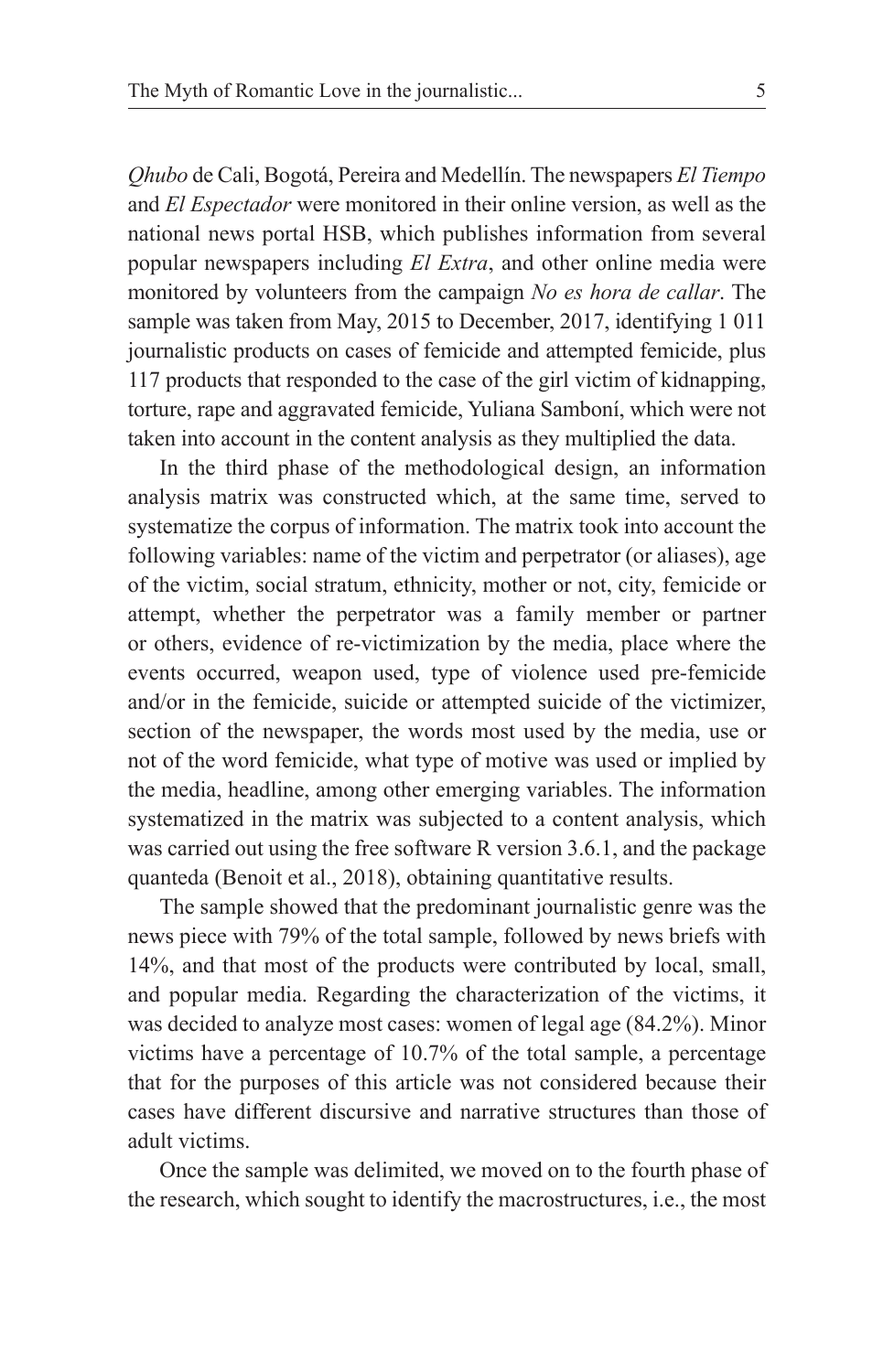common themes of the products analyzed. The research made use of the analytical perspective of the Critical Discourse Analysis (CDA) by van Dijk. Although CDA does not have a designed methodology, its creator suggests the analysis of textual linguistic elements that help to identify in a discourse the relevant information proposed by the text.

For the analysis of the sample, the project was based on one of the most important textual macrorules proposed by van Dijk (1995): selection, which consists of paying attention only to the parts of the text that are relevant to understand its general meaning. It is necessary to clarify that a strict linguistic analysis was not carried out, as is the case with discourse analysis, which differs from CDA in that, in the latter, multidisciplinarity is fundamental to understand the contexts (van Dijk, 2003, p. 4).

#### **RESULTS**

The research corpus included 1 011 journalistic products on cases of attempted femicide and femicide. Some of the results of the content analysis are presented:

*Cases of femicide and attempted femicide:* 18.8% corresponded to cases of attempted femicide, while 81.2% of the sample corresponded to cases of femicide.

*Victimizer:* In the majority of femicides the perpetrator was the victim's partner or ex-partner, representing 61.8% of the total sample; the family perpetrator, including father, stepfather, uncle, cousin, among others, represented 20.4% of the sample; and the percentage of products for which no information was provided was 17.8%.

*Suicide or attempted suicide of the victimizer: no* was an 88.9% of the total sample, and *yes* was 11.1%.

Variables that account for the role-played by the media in reporting cases of femicide:

*Use of the term femicide:* 60.7% of the publications did not use the term "femicide" or "attempted femicide" and 39.3% of the sample did use the terms.

*Type of source:* 34.8% of the total sample responded to a judicial source, 28.9% to police, 14.8% to family, 8.9% to neighbors, 8.2% to others, and 4.4% to experts in the field.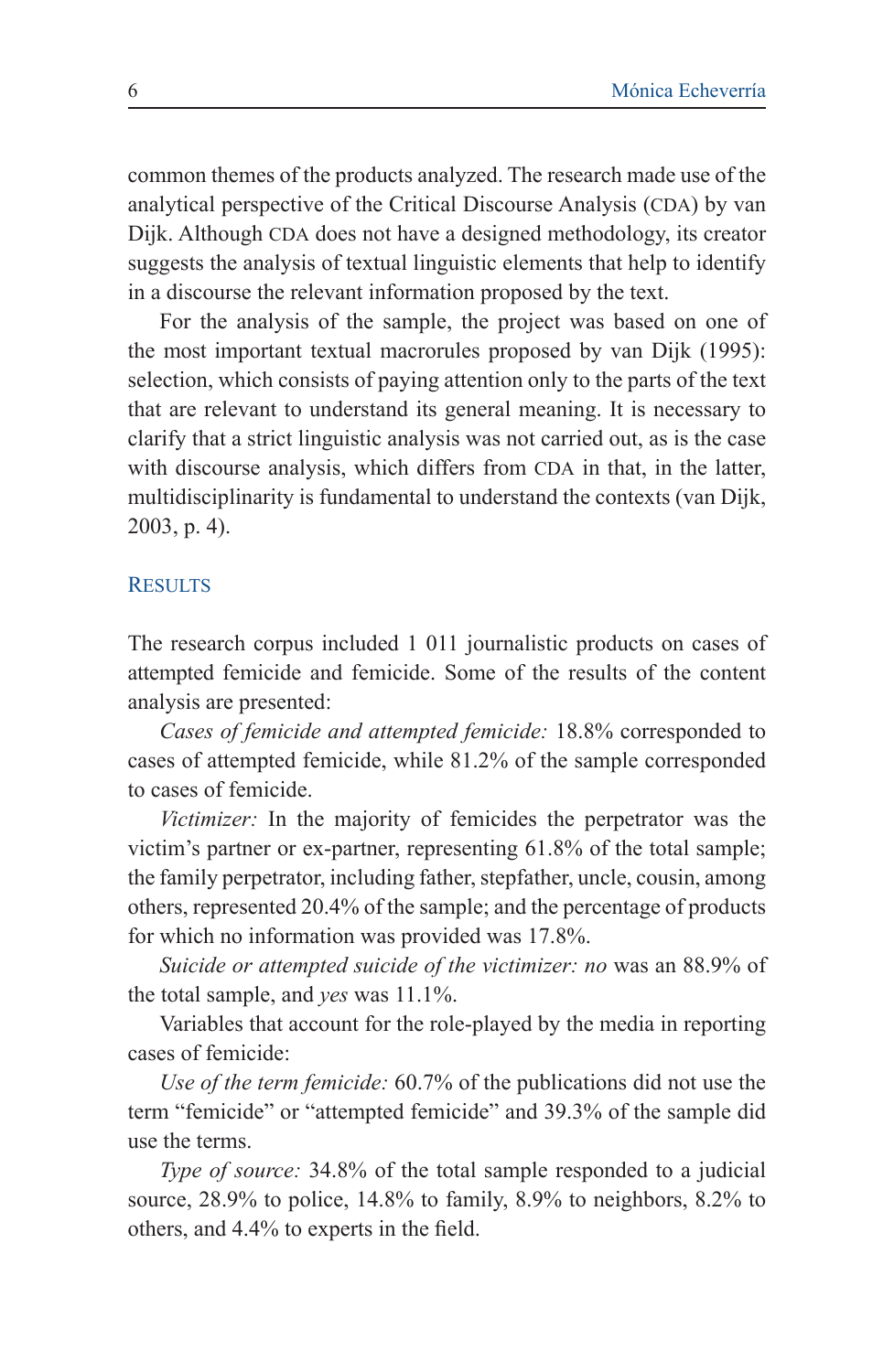*Newspaper section:* 58% of the total sample published the product in the judicial section, others were a 25%, and 17% in the daily news section.

*Motivation for femicide according to the publication:* 32.7% of the total sample reported no motivation for femicide, 28.9% reported abandonment of the victim to the perpetrator as motivation, 26.2% reported jealousy, and 12.20% of the sample reported other types of motivation.

*Re-victimizing elements in the publication*: in 46.4% of the total sample various forms of re-victimization were found, yellow journalism in 21.6%, no re-victimization was found in 10.9%, biased information was identified in 6.6%, re-victimizing interviews in 5.1%, violent photographs in 3.8%, use of wrong terms to refer to femicide such as "crime of passion" in 3.6%, and others in 2%.

*Most used words in the publications:* 34.8% of the sample presented the combination of words "abandonment", "jealousy", "love", and "infidelity"; 32% could not be identified; "crime of passion" appeared in 16.4%; "jealousy" in 9.7%: "abandonment" in 3%; "love" in 2.4%; and "suicide" in 1.7%.

*Use of the term femicide in publications by year:* in 2015, 23.3% used the term and 74.7% did not; in 2016 33.6% used it and 68.4% did not; in 2017 51.9% used it and not in 18.1%.

*Journalistic genre:* 79% news pieces, 14% news briefs, 3% chronicle, 2% story, and 2% others.

### Critical Discourse Analysis of Journalistic Products

Every text has a macrostructure that represents its meaning; thus, for a text to be understood as a unit of communication, it must have a fundamental informative core; that is, a primary theme (van Dijk, 2003, p. 8).

The textual macrostructure that one would expect to find in news products on cases of femicide would be that of femicide treated as a social problem, its causes, its consequences, and the dissemination of the anti-femicide law in Colombia. However, the content analysis conducted on 1 011 notes on cases of femicide in different Colombian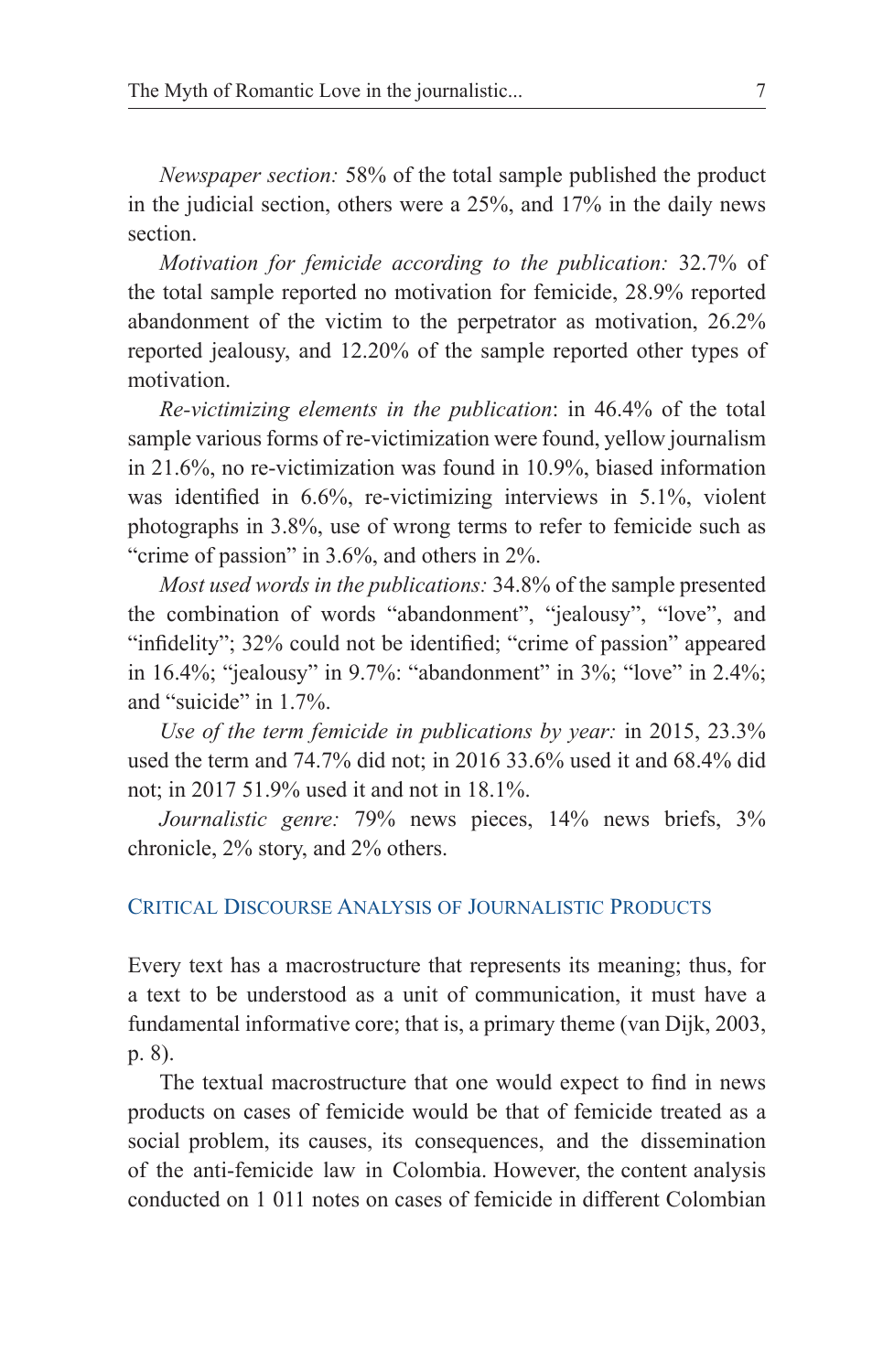newspapers evidenced that 60.7% of the analyzed news items did not use the term, and that, even though from 2015 to 2017 the use of the concept in the products increased by 23.3%, the use of the term was made without explaining the anti-femicide law in Colombia or the social problematic that frames the phenomenon. Although in the totality of the sample a murder is mentioned, there is no special emphasis that the murder responds to the typology of femicide, and when it is done, there is no mention of the specific characteristics that make it a gender-based crime; demonstrating that the issue of femicide in its full dimension is not part of the macrostructures of the sample.

The fact that in most of the sample analyzed the concept of femicide or attempted femicide was not used, that when it was used it was done without explaining its meaning, and that, on the contrary, evident importance was given to issues related to the personal lives of the victims, their affective relationships linked to transgressions of female gender roles, such as abandonment or the role of the victim in her love relationships, suggests that one of the most relevant macrostructures –which does not mean that there are not others– is linked to the Myth of Romantic Love.

To contrast the above hypothesis, it was decided to use the analytical perspective provided by the CDA. It should be made clear that an analysis of the entire sample is an impossible task to accomplish, so methodologically it was decided to analyze by means of examples that are part of the research corpus and the results of the content analysis, one of the most important textual macrorules that, according to van Dijk (2003), are indispensable for the identification of the macrostructure of any text: selection.

### Romantic Love and the Naturalization of Violence

The concept of gender is understood as a social construct and it differentiates from sex, as explained by Lagarde (1994):

We have physiological and sexual characteristics with which we are born, which are natural and do not change (at least not naturally). We call this "sex". And, on the other hand, we differ, because each society, each culture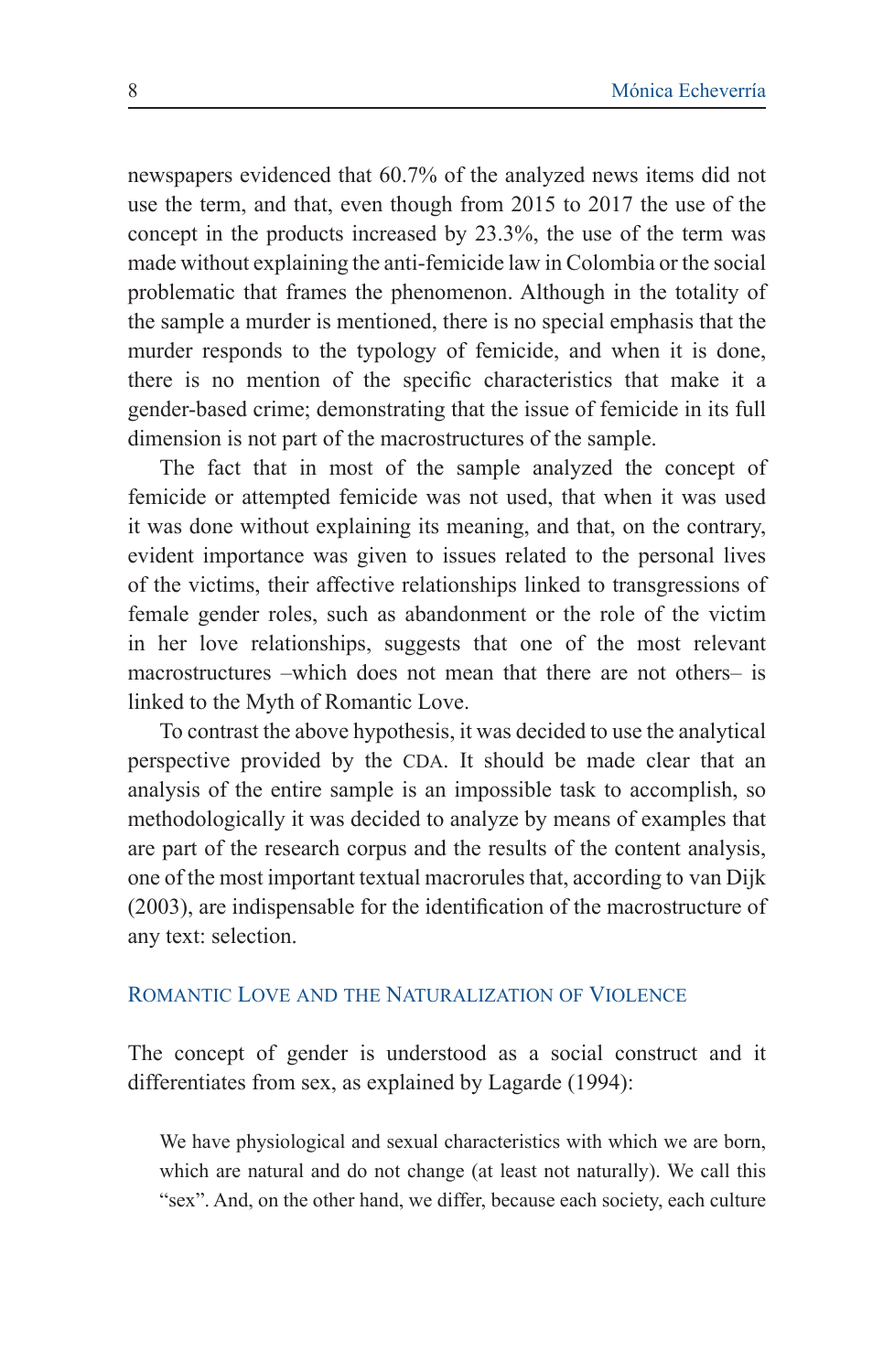has given a different value and meaning to these sex differences and has developed ideas, conceptions, and practices about being a man and being a woman. This set of social, economic, political, cultural, psychological, legal characteristics and norms, assigned to each sex differentially, is what is called gender (p. 24).

This helps us to understand how the processes of socialization differentiated between boys and girls have nurtured female stereotypes linked to maternal care, family care, care of the elderly and the sick, among others, which for generations prevented women from entering the public sphere of social and economic recognition. In addition, as analyzed by Burin (1996), it is evident that while men constructed their identity as economic providers, women constructed their identity as providers of affection "... for the men, rational power; for the women, the power of affection" (p. 85).

The power of affection has made women privilege affective relationships before any other type of relationship, which has generated a feminine identity subordinated to the idea of feelings. In this construction arises the Myth of Romantic Love.

For centuries, the Myth of Romantic Love has been disseminated from literature to current film productions, ceasing to be a private reference of a desirable way of life, for a globalized desire of what is expected to be affective relationships. Journalistic products, no matter how objective they try to be, do not escape from this logic.

Considering that, in the results of the content analysis presented above, it was evident that 62% of the perpetrators out of 100% of the sample were the victim's partner or ex-partner, the myth of Romantic Love became a constant reference in the textual structures examined.

# From the macroregulation of selection to the macrostructure of the Romantic Love Myth

Next, we present elements identified in the analyzed sample that respond to the textual macrorules of selection proposed by the ACD, making an argumentative path of why the Myth of Romantic Love has been placed as one of the most important macrostructures of the analyzed corpus.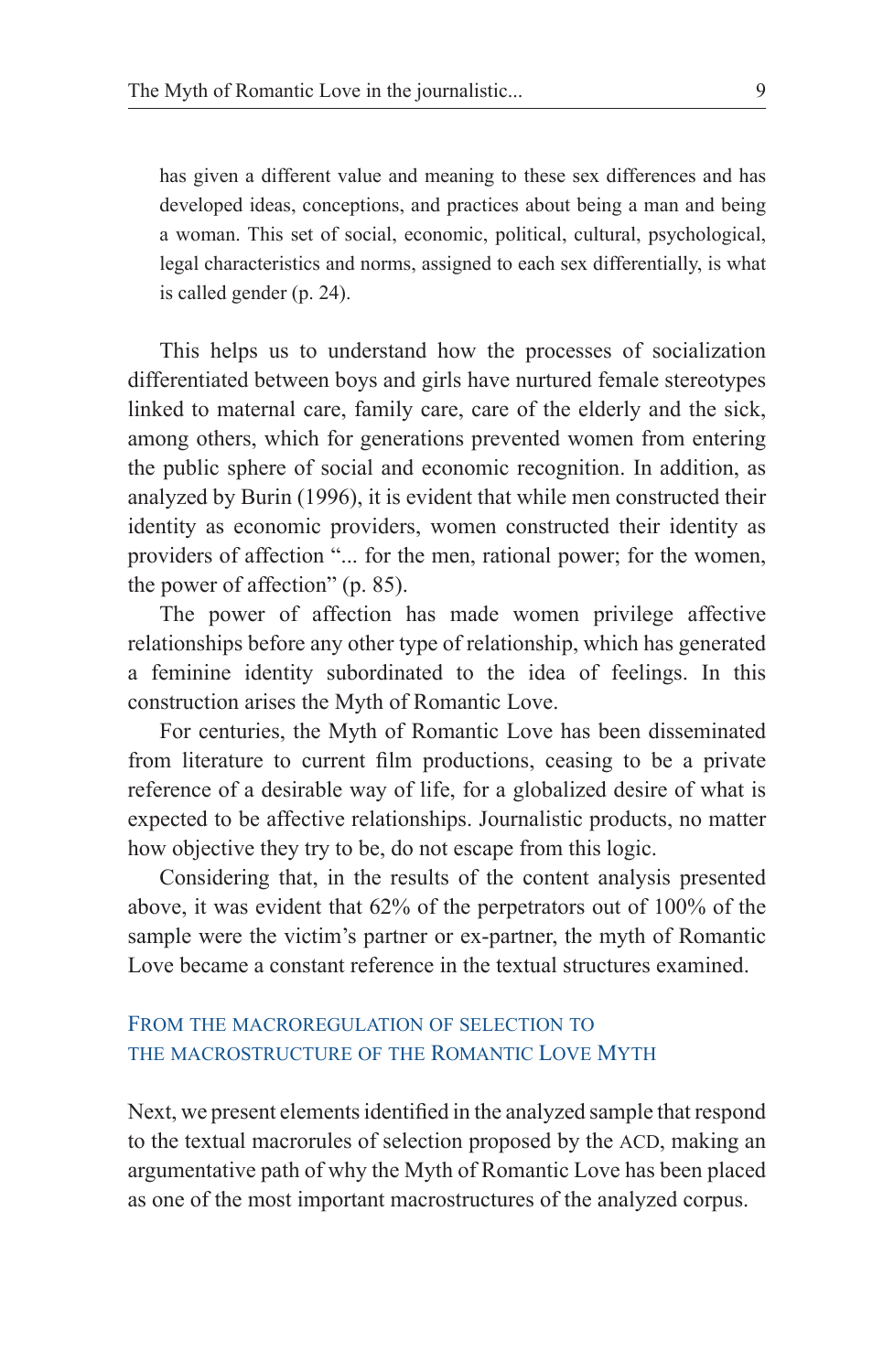### **SELECTION**

## *The use of the image of women linked to eroticism, beauty and maternity*

The speeches analyzed mostly select personal information about the victim and the facts surrounding the femicides.

A bra that exposed a woman's firm breasts and face lost in the depths of death (HSB noticias, 2016).

The journalistic text makes a romantic-erotic narration of the victim's appearance at the moment the corpse is found, eroticizing a body that has been violated and showing it almost as ready for pleasure, making death a narrative of desirable beauty.

Death with woman's smell (*Qhubo* Cali, 2015).

The idea of the female body as a source of irremediable desire is a recurrent idea in the Myth of Romantic Love. It is about imaginaries in which women provoke desire by the simple fact of existing. These imaginaries, according to Dio Bleichmar (1997), are understood by women from childhood or puberty, when girls discover the seductive power of the body from the gaze of an adult man "the fact that the sexual stimulus comes from the outside and that it does not start from an internal stimulus" (p. 43), influences, according to the author, the construction of a female identity linked to desire.

While the female body is shown in readiness to be desired, and even touched, as a recurring erotic element in world literature, cinema and most of the products of cultural industries, including journalistic products; women, outside the idealization of eroticism, live with the fear of being raped, believing that any movement made can be interpreted as availability to sexual contact. In the sample analyzed, cases such as the one mentioned above, even eroticizing a corpse, are not few. Likewise, the qualification of the victims from their physical appearance with words such as "beautiful", "angelic", "gorgeous", etc., giving relevance to the physical characteristics of the victim, are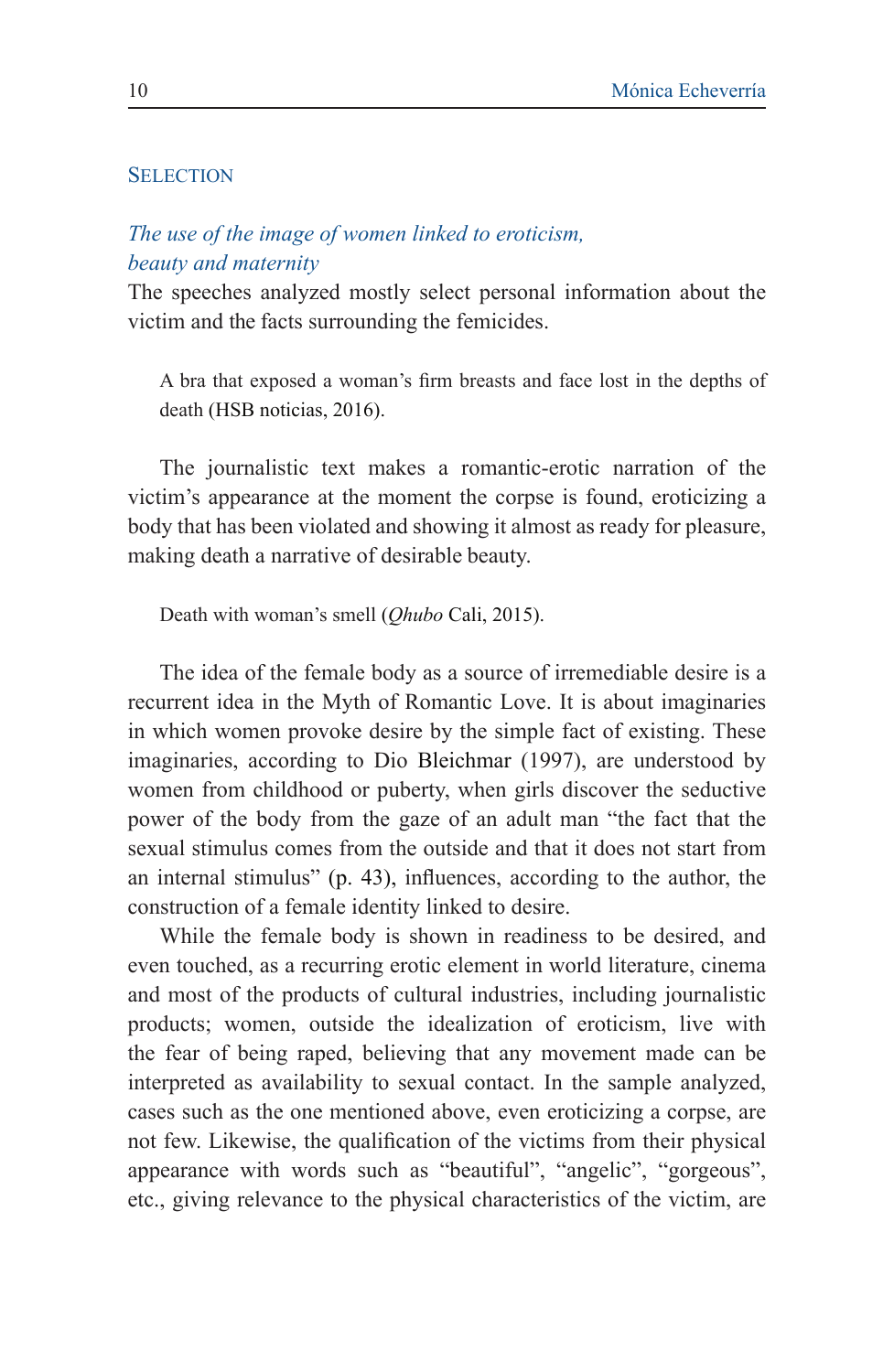evidence of the recurrent selection of a discourse that idealizes female bodies and faces.

A beautiful woman who had been stabbed to death inside her own home, at the hands of her husband, the man she lived with and the man to whom she had sworn eternal love (HSB noticias, 2017).

This type of textual structure shows an interest in constantly resorting to the victim's physical appearance and love relationship to describe the facts, linking femininity with beauty, and trivializing the crime. In the vast majority of the journalistic products analyzed, there is no questioning of the loss of a valuable human being; the woman victim is measured from her physical appearance or her gender role.

Likewise, this happens with the idea of motherhood and the role of wife or partner. The victim's private life prevails over her public life. The vast majority is described in their family role as partners and mothers, ignoring other aspects of their lives. Since the perpetrator is, in most cases, the victim's partner or ex-partner, it could be said that it is normal for the information published to focus on aspects related to the sentimental relationship between victim and perpetrator, such as children, home and family. However, there is no ethical mandate not to reveal the private life of women; on the contrary, it is done systematically, needlessly, distancing the victim from other social spheres other than the family, the partner, the children and therefore love, in such a way that it seems that femicides always correspond to the logic of love or to her social role as a woman.

Her husband shot her in the head, not caring about the two children she gave him (HSB noticias, 2017).

*Femicide as a response to a transgression of the feminine gender role* The content analysis of the sample showed that 32.7% of the total sample reported no motivation for femicide, 28.9% reported abandonment of the victim to the perpetrator as motivation, 26.2% reported jealousy and 12.20% of the sample reported other types of motivation. Again, in a good part of the corpus, love, breakup and jealousy are selected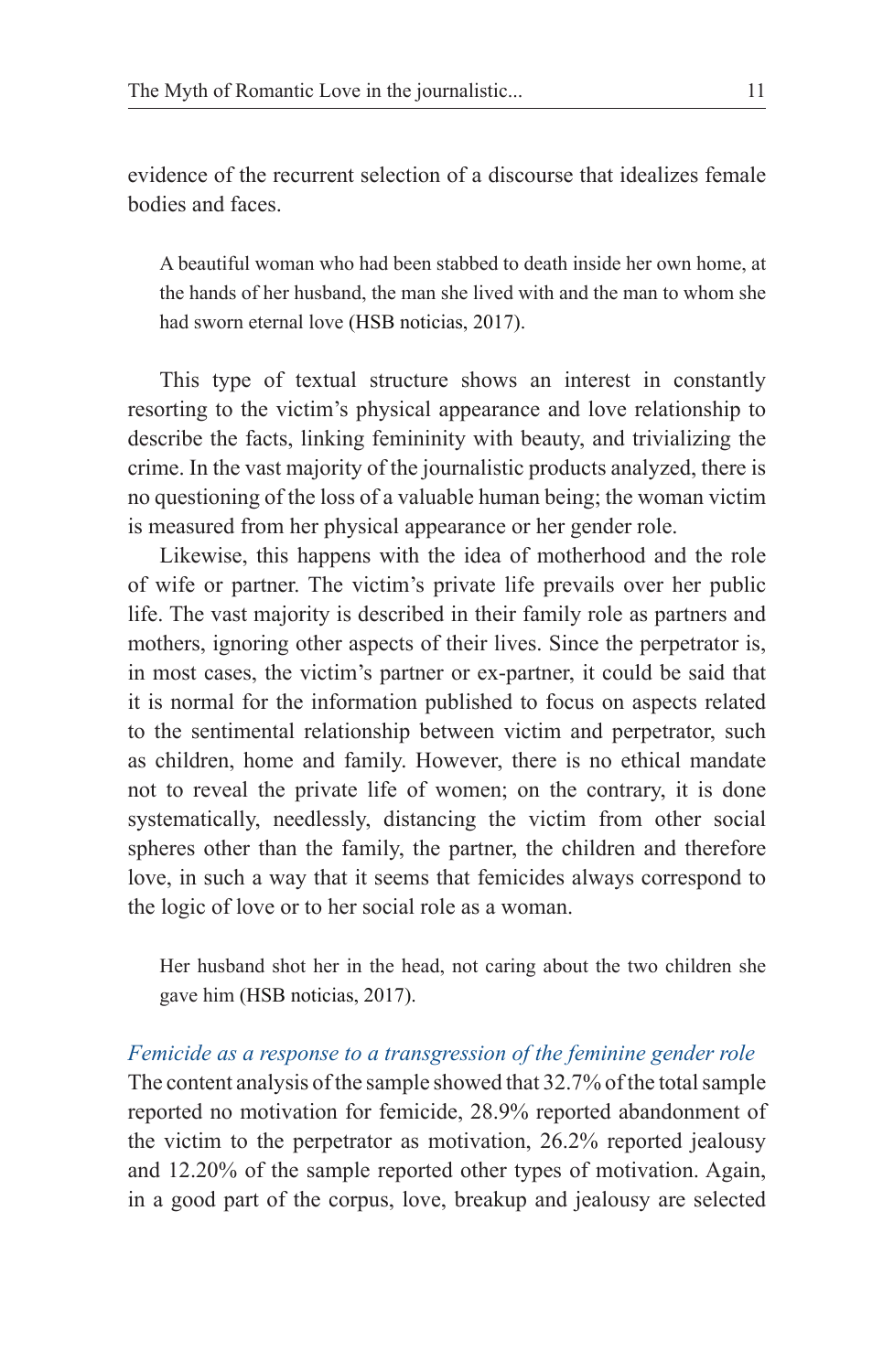as possible motives for femicide, even if this has not been proven by judicial investigations.

Love, jealousy and rage, unleashed tragedy (*Qhubo* Bogotá, 2015).

Whoever writes the news, selects elements that define a woman by her sentimental relationship, and it becomes evident that when there is a rupture with the gender role socially assigned to her for being a woman: being faithful, being a mother, loving without asking for anything in return, etc., is when femicide occurs, as if the crime occurred as a sort of training to this rupture.

Segato (2003), after an arduous research work with rapists held in Brazilian prisons, concluded that sexual violence is more enunciative than instrumental, meaning that the act of violence is not carried out for the sole purpose of satiating sexual instincts, as has been commonly understood, but as a form of discourse related to the masculinity mandate, a discourse that is moralizing towards the victim, which occurs when the rupture of the gender role "forces" the perpetrator to show his power in a sexual manner, sending a message to women and their male partners.

In cases of femicide, there is also a conditioning in the face of the rupture of the socially imposed gender role. Men kill their partners because they cannot bear the idea of the failure of their masculinity before the possibility of abandonment or infidelity of the woman; that is why most of the women victims of femicide are previously threatened, persecuted, beaten, and some of them raped. There is a moralizing statement in the act of femicide: it is a message. This discourse is directed towards the victim, but also towards society. It is a message that is part of the popular slang with phrases such as "If she is not mine, she belongs to no one" and that feed the Myth of Romantic Love.

"You're going to regret leaving me" he told his ex-partner before shooting her (*El Heraldo*, 2015).

This moralizing discourse does not remain in the private space of the family, friends and neighbors, it is transmitted by word of mouth with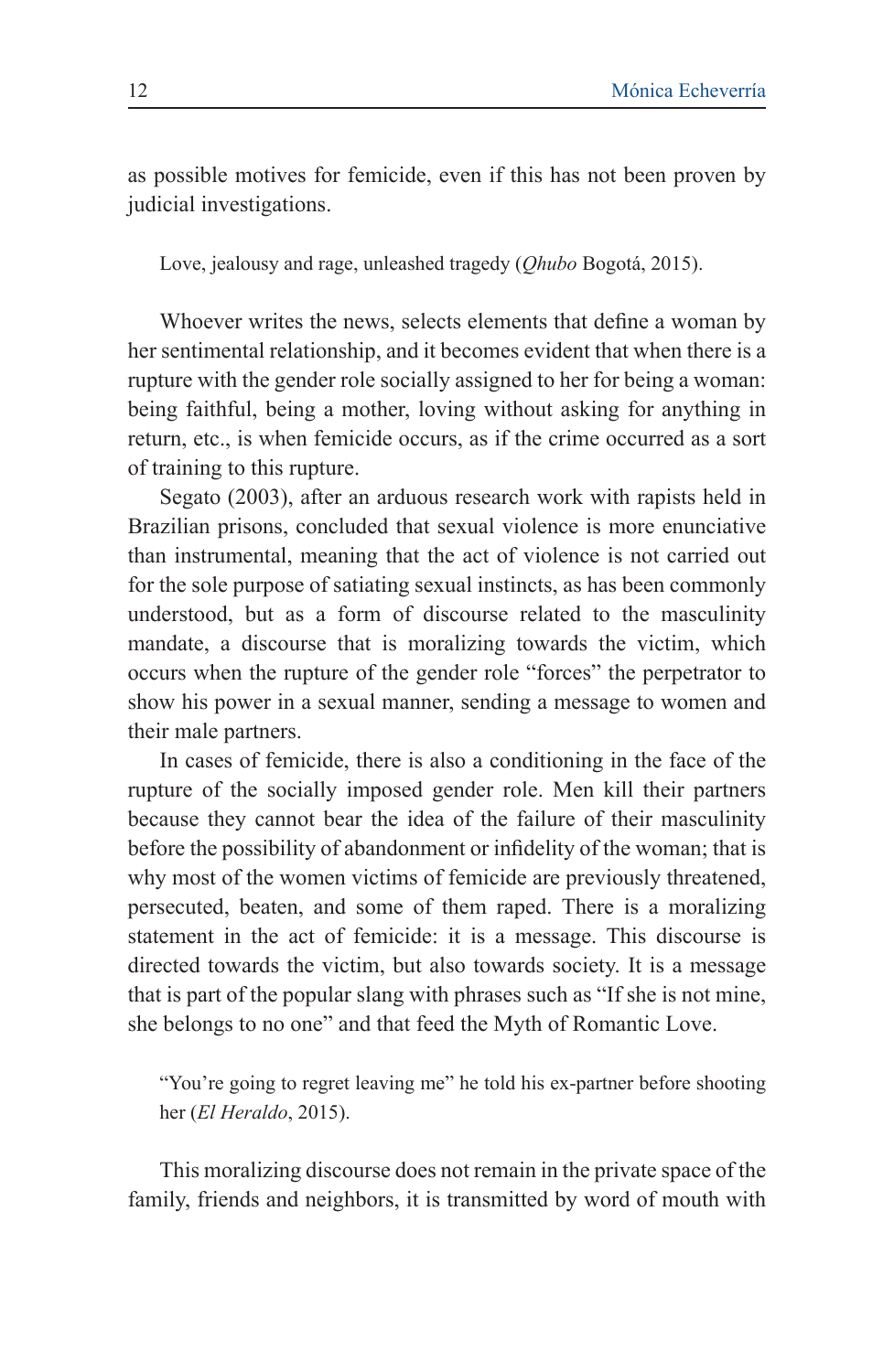extreme ease, but, in addition, with mass media, it is a discourse that expands without any limit, being the discourse that the victimizer poses when journalists do not take on the task of delegitimizing it through language and ratify it by repeating over and over again the threats that the victim received, narrating time and again the bloody events.

#### *Suicide, Travel and Romantic Love*

Another recurrent selection in the analyzed discourses alludes to the metaphor of love as a journey:

Lovers are travelers on a shared journey, with common life goals understood as destinations that can be reached. The journey is not easy. In it there are impediments and there are roads (crossroads) where a decision must be made about which direction to take and whether to continue the journey together (Lakoff & Johnson, 1986, p. 84).

In part of the research corpus, the metaphor of love is assimilated as a journey whose end is the death of the victim, reminding us of the traditional phrase with which the priest concludes the Catholic marriage ritual "until death do you part". This idea of love, impregnated by the sacrifice of the journey, shows death as a desirable end, since it is the ultimate goal of the journey undertaken as a couple. This type of imaginary, fed by lexical elements, typical of romanticism, can influence the construction of mental schemes in which a serious crime, such as femicide, ends up being the final act of true love.

Ex-boyfriend sent star to heaven (*Qhubo* Cali, 2017).

The above headline makes a play on words that associates the name of the victim with a desired place among believers in the Catholic tradition. Heaven is the place where only those who deserve it reach, those who in life have not sinned or have repented of their sins: it is a prize. Not only will the woman killed by her ex-boyfriend go to heaven, according to the headline, but she will go to heaven because he sent her, he allowed it, as if he had somehow done her a favor. This type of example trivializes the crime and, moreover, gives power and reason to the victimizer over his actions.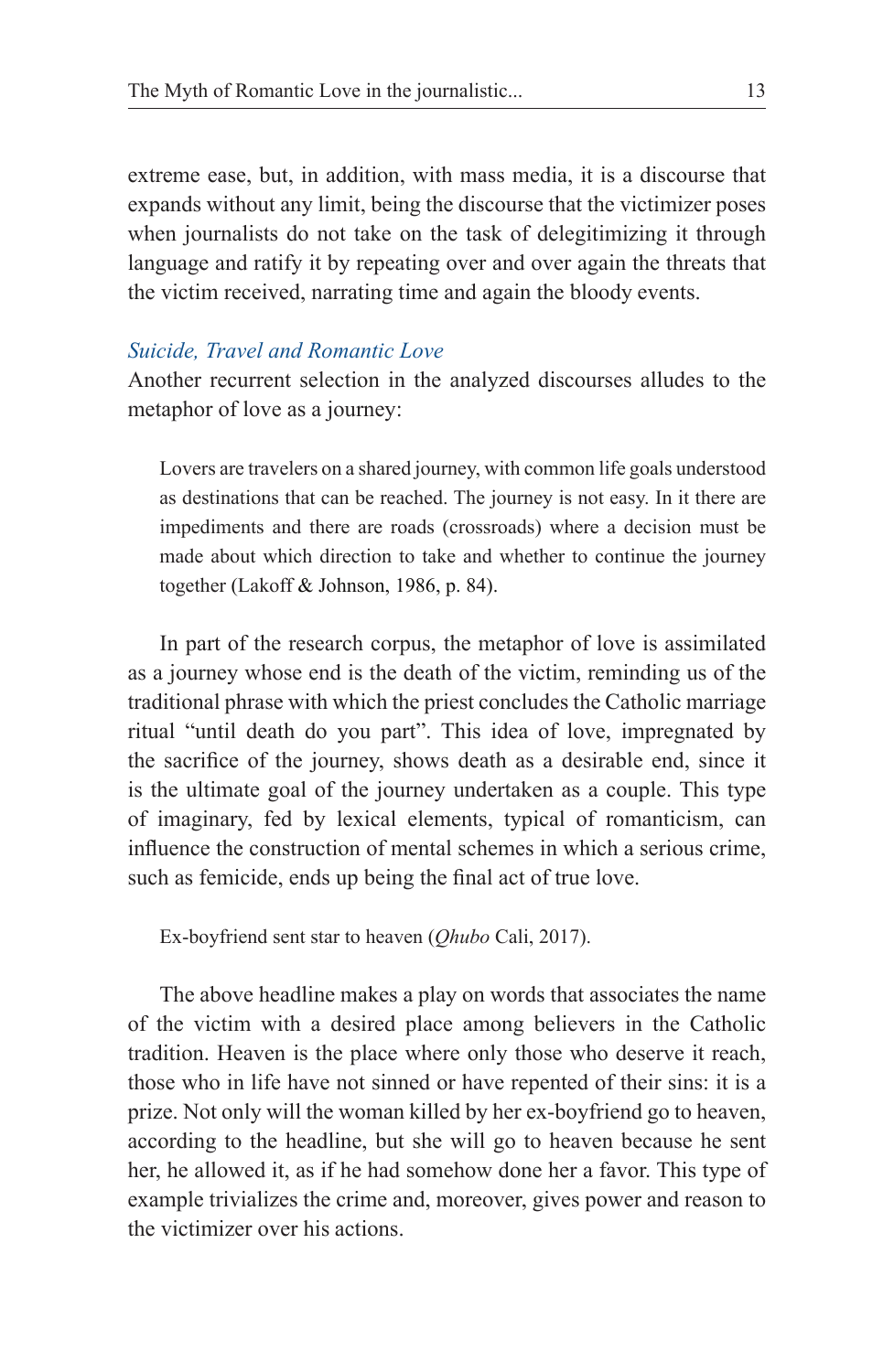The content analysis showed that, in 11.1% of the cases, the perpetrator, after committing the femicide or attempted femicide, committed or attempted suicide. Once again, the metaphor of love as a journey is evident in these cases.

Their bodies will be buried today in Versailles, so that, God willing, they may rest eternally together (*Qhubo* Cali, 2016).

The suicide of the victimizer is shown as an act of contrition; the journalistic products incorporate the victimizer as one more victim of the circumstances, without an analysis that responds to the mandate of masculinity or machismo present, but to the simple normal action of love that leads to death. Thus, the quotation marks narrating threats against the victims are replaced by fragments of suicide letters in which the victimizer justifies his acts in the name of love.

From there (heaven) we are going to be watching over you (children). I did it because I love her too much and it was very hard to lose her and see her in the arms of another [fragment of the suicide letter left by the victimizer] (HSB noticias, 2017).

### **CONCLUSIONS**

Although the results of the content analysis show that the use of the term "femicide" has increased from 25.3% in 2015 to 51.9% in 2017, it is not possible to say that in the analyzed sample there is an appropriation of the anti-femicide law in Colombia. This, because in the total of the research corpus, from 2015 to 2017, the non-use of the term is still higher, and because, although the concept is used, it is not accompanied by the explanation of the law or the understanding of the serious dimension of the problem. On the contrary, the term is being used in an empty way, and even, it could be said predictably, it will end up being a yellow journalism element to describe this type of murders.

Although in the national media there is a growing interest in communicating about violence against women with a responsible gender approach –without this meaning that it is always achieved–, in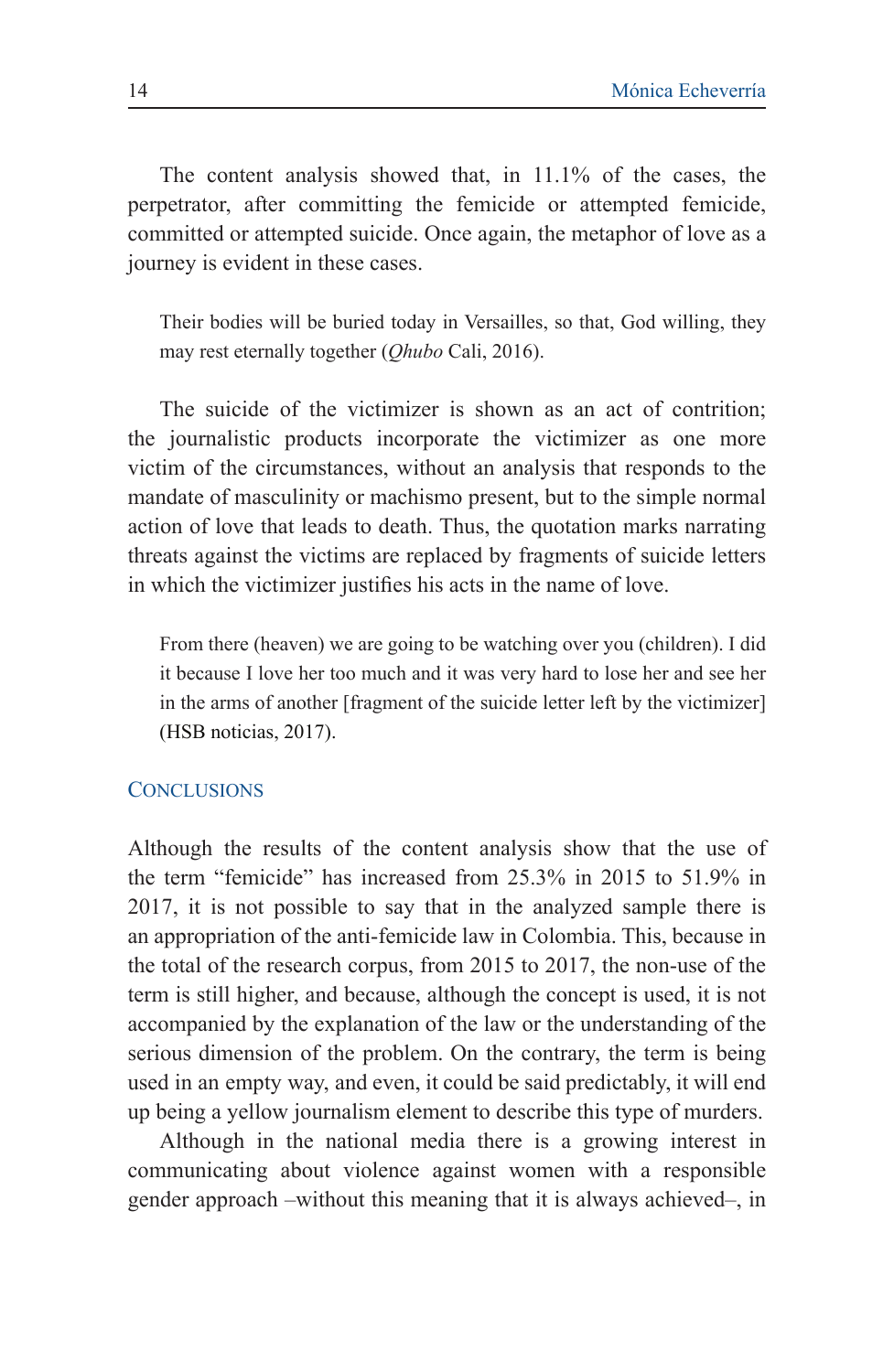the vast majority of small or popular media, which publish much more frequently cases of femicide than the national media, and therefore were more representative in the corpus of the research, femicides are assumed as daily news without showing an interest in seeking the causes of this social phenomenon. On the contrary, the cases are published repeatedly, as if they were all the same, with the same re-victimizing elements, with lurid details about the facts and the private life of the victim, with elements that implicitly justify the crime through the stereotyping of love, jealousy, abandonment, and infidelity as possible motives for the murder.

Popular newspapers have a great power of influence on the imaginaries of their readers and therefore on what is understood by the crime of femicide, and it is these newspapers that should be influenced with greater certainty, seeking to modify the stories under the understanding that a femicide can never be assumed from a love story nor can it be justified from the rupture of the social role assigned to women.

As evidenced, State pronouncements in relation to femicide are almost nonexistent, and therefore their possible culpability for omission in prevention (Lagarde, 2005), the administration of justice and the monitoring of the situation of the orphans of femicide (a subject that is not addressed in any academic or institutional text), should be the subject of critical analysis. This analysis must consider the value that the loss of a life represents for society in general, taking into account that the victims of femicides are not only the women who die, but also their families and especially their children who have to grow up without a mother and often with a murderer father deprived of liberty or on the run. The State must take on this problem effectively, not only by enacting laws that protect women from being murdered because they are women, but also by generating and supporting education and communication processes with a gender perspective to prevent this violence.

Likewise, it is necessary to work on the role that the masculinity mandate plays in the concurrence of the crime; this means that journalism must understand that gender roles have a very strong influence on femicides and that these logics should not be replicated or fed in journalistic accounts.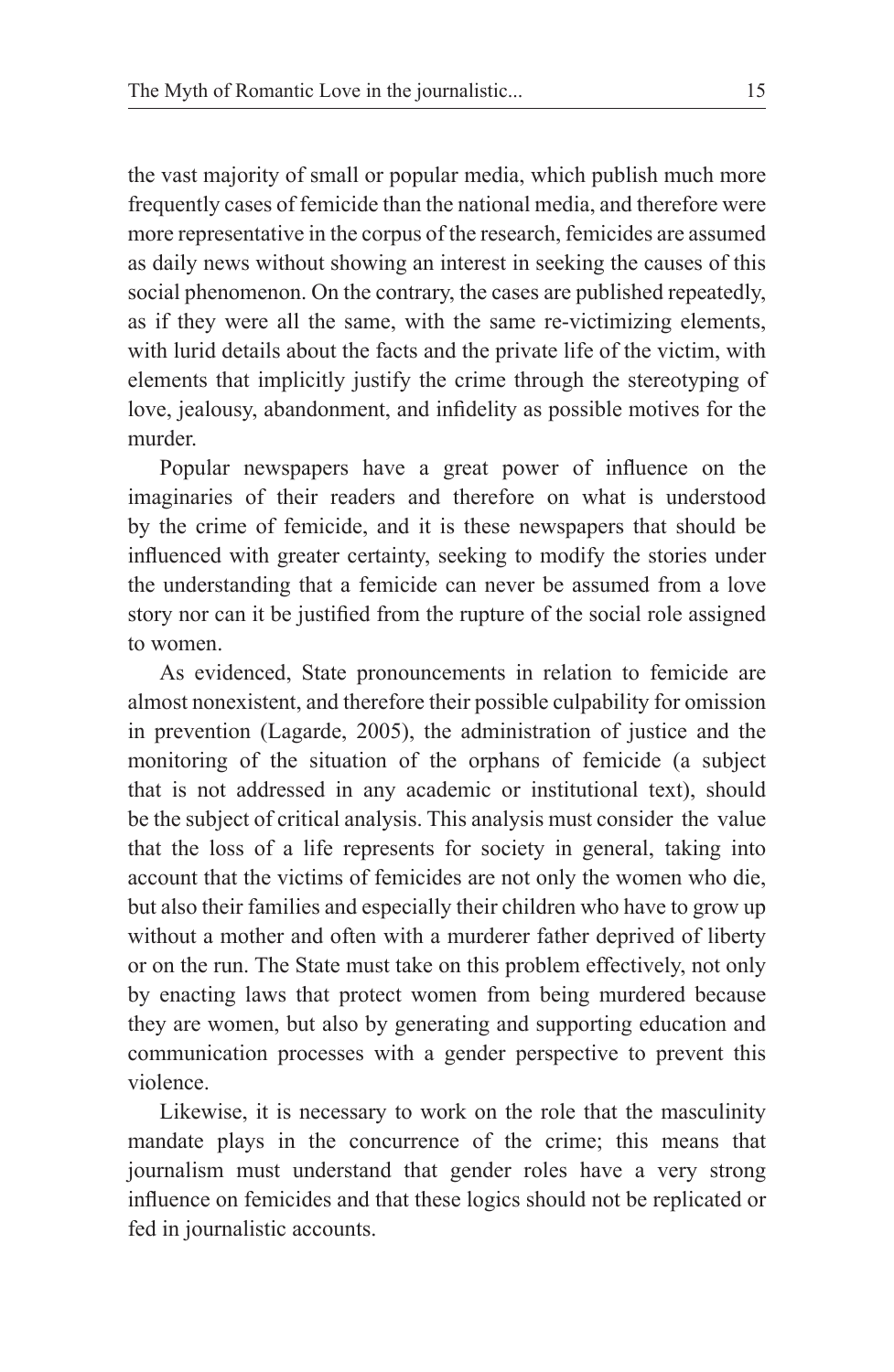The naturalization of violence against women of legal age, in the products analyzed, is evidenced in the harmful link made between violence and love and, therefore, its consequences. This burden can only be disarticulated when, socially –with the help of responsible media when addressing these issues–, femicide is not treated as a private matter, but as a social problem. The systematic and nonreflective dissemination of the facts of violence against women, its use as a commercial element, its naturalization, and therefore its tacit acceptance in societies such as the Colombian one, is not a minor problem, it is a priority issue when preventing any type of violence against women and, of course, femicide.

### *Bibliographic references*

- Agatón Agatón, I. (2017). *Si Adelita se fuera con otro. Del feminicidio y otros asuntos*. Ediotial Temis.
- Benoit, K., Watanabe, K., Wang, H., Nulty, P., Obeng, A., Müller, S. & Matsuo, A. (2018). quanteda: An R package for the quantitative analysis of textual data. *Journal of Open Source Software*, *3*(30), 774. https://doi.org/10.21105/joss.00774
- Bosch, E., Ferrer, V. A., García, E., Ramis, M. C., Mas, M. C., Navarro, C. & Torrens, G. (2007). *Del mito del amor romántico a la violencia contra las mujeres en la pareja*. Universidad de las Islas Baleares.
- Brutal muerte. Fue violada, asesinada y luego arrojada debajo de un puente. (November 5th, 2016). *HSB noticias*. http://hsbnoticias. com/noticias/judicial/brutal-muerte-fue-violada-asesinada-y-luegoarrojada-debajo-250148
- Burin, M. (1996). Género y psicoanálisis: subjetividades femeninas vulnerables. In M. Burin & E. Dio (Comps.), *Género, psicoanálisis, subjetividad* (pp. 61-99). Paidós.
- Dio Bleichmar, E. (1997). *La sexualidad femenina: de la niña a la mujer*. Biblioteca de Psicología Profunda.
- Directo a la cabeza por una obsesión. (March 8th, 2015). *Qhubo Bogotá*, 15.
- En un ataque de celos le clavó 7 puñaladas a su excompañera sentimental. (August 27th, 2017). *HSB noticias*. http://hsbnoticias.com/ noticias/judicial/en-un-ataque-de-celos-le-clavo-siete-punaladassu-excompan-340376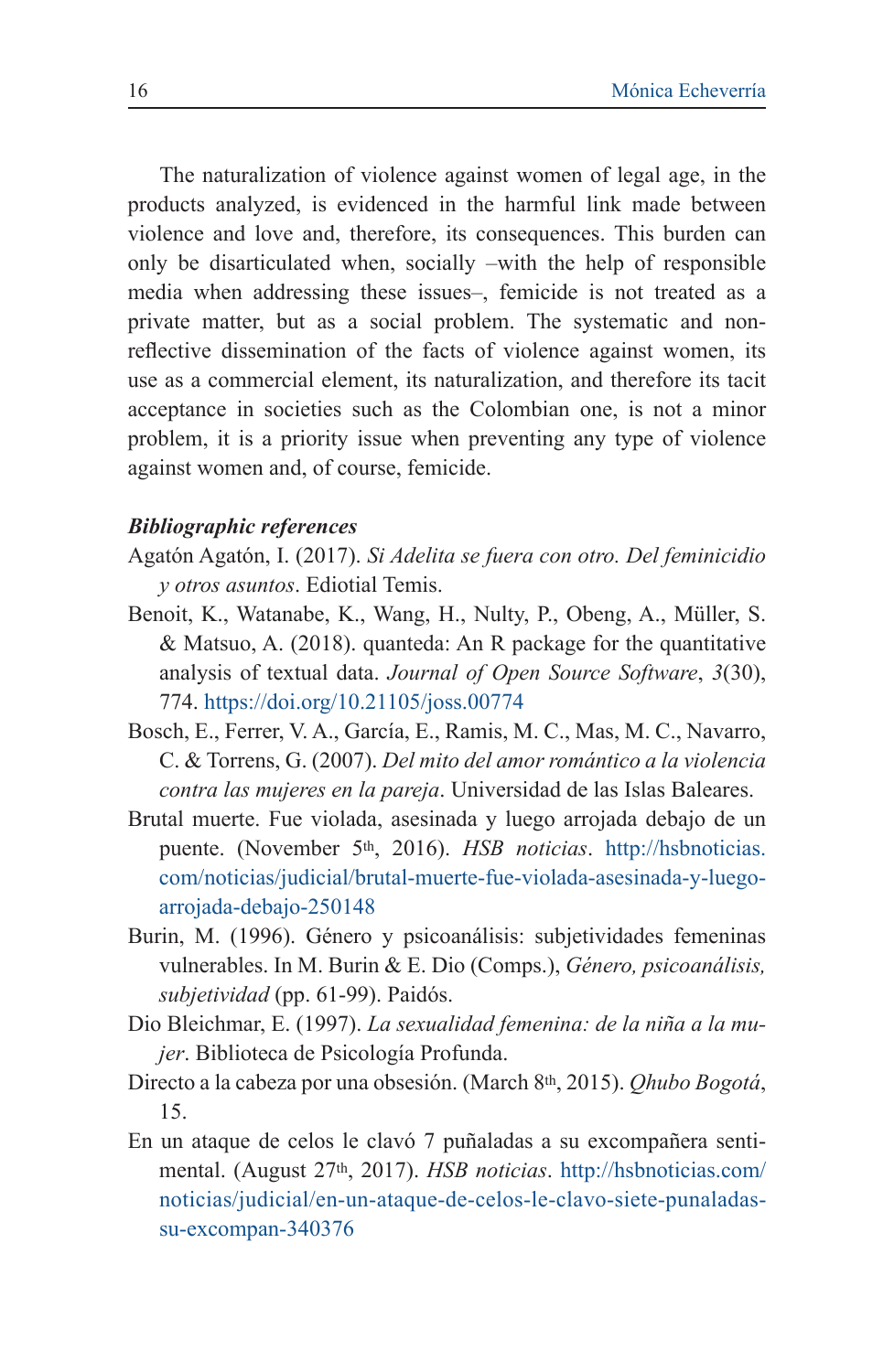Exnovio mandó a estrella al cielo. (June 5th, 2017). *Qhubo Cali*, 15.

Lagarde, M. (1994). Perspectiva de género*. Diakonia*, (71), 23-29.

- Lagarde, M. (2005). El feminicidio, delito contra la humanidad*.* In *Feminicidio, justicia y derecho*. Comisión Especial para Conocer y Dar Seguimiento a las Investigaciones Relacionadas con los Feminicidios en la República Mexicana y a la Procuración de Justicia Vinculada.
- Lakoff, G. & Johnson, M. (1986). *Metáforas de la vida cotidiana*. Editorial Cátedra Teorema.
- Macabra obsesión termina en crimen. (June 15th, 2016). *Qhubo Bogotá*, 28.
- Monárrez Fragoso, J. (2005*). Feminicidio sexual sistémico: víctimas y familiares, Ciudad Juárez, 1993-2004.* Universidad Autónoma Metropolitana Unidad Xochimilco.
- Muerte con aroma de mujer. (March 1st, 2015). *Qhubo Cali*, 13.
- Radford, J. & Russell, D. E. (Eds.). (1992). *Femicide. The Politics of Woman Killing*. Twayne.
- Segato, R. L. (2003). *Las estructuras elementales de la violencia. Ensayos de género entre la antropología, el psicoanálisis y los derechos humanos*. Editorial Prometeo 3010.
- Segato, R. L. (2012). Femigenocidio y feminicidio: una propuesta de tipificación*. Revista Herramienta*, *49*, 1-8. http://repositorio.ciem. ucr.ac.cr/handle/123456789/151
- Segato, R. L. (2017). *La estructura de género y el mandato de violación*. Editorial Mujeres intelectuales.
- Segato, R. L. (2018). *Contra-pedagogías de la crueldad.* Prometeo Libros.
- ¡Si no es mía no es de nadie! Trágico fin de Andrea, de 15 años, acuchillada por expareja. (February 24th, 2017). *HSB noticias*. http:// hsbnoticias.com/noticias/judicial/si-no-es-mia-no-es-de-nadie-tragico-fin-de-andrea-de-15-anos-279228
- Sus cuerpos serán sepultados hoy en Versalles, para que, si dios lo permite, descansen eternamente juntos. (August 3rd, 2016). *Qhubo Cali*, 8.
- "Te vas a arrepentir por dejarme" dijo a su expareja antes de balearla. (February 2nd, 2015). *El Heraldo de Barranquilla*, 23.